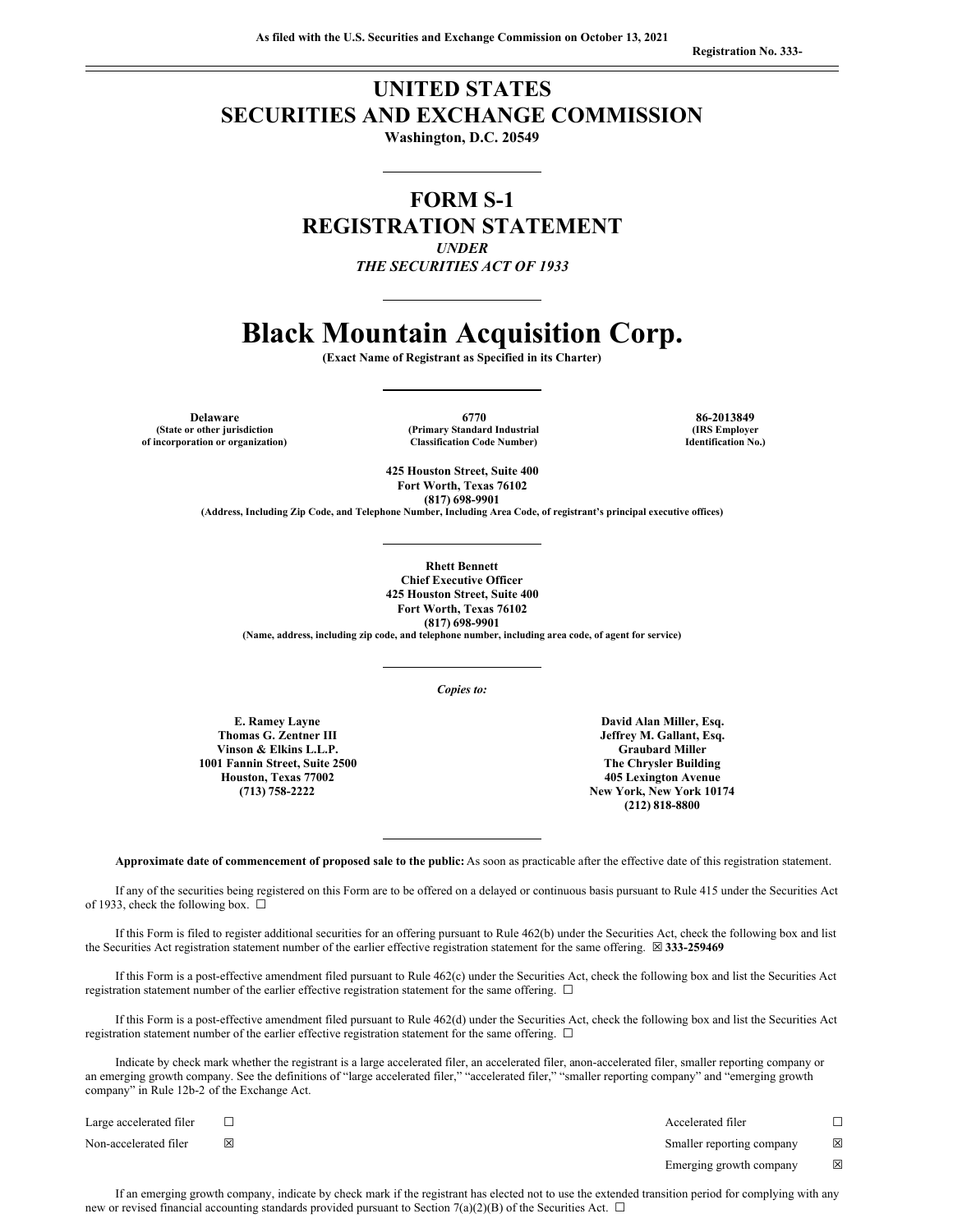#### **CALCULATION OF REGISTRATION FEE**

| Title of Each Class of<br><b>Securities to be Registered</b>     | Amount<br>being<br>registered | Proposed<br>Maximum<br>Offering<br>Price per<br>Security(1) | Proposed<br>Maximum<br>Aggregate<br>Offering<br>Price(1) | <b>Amount</b> of<br>Registration<br>Fee |
|------------------------------------------------------------------|-------------------------------|-------------------------------------------------------------|----------------------------------------------------------|-----------------------------------------|
| Units, each consisting of one share of Class A common stock,     |                               |                                                             |                                                          |                                         |
| \$0,0001 par value, and three quarters of one warrant(2)         | 4,600,000 Units               | \$10.00                                                     | \$46,000,000                                             | \$4,264.20                              |
| Shares of Class A common stock included as part of the units (3) | 4,600,000 Shares              |                                                             |                                                          | $-$ (4)                                 |
| Warrants included as part of the units $(3)$                     | 3.450,000 Warrants            |                                                             |                                                          | $-$ (4)                                 |
| Shares of Class A common stock underlying the warrants included  |                               |                                                             |                                                          |                                         |
| as part of the units $(3)$                                       | 3,450,000 Shares              | \$11.50                                                     | \$39,675,000                                             | \$3,677.87                              |
| Total                                                            |                               |                                                             | \$85,675,000                                             | \$7,942,07(5)                           |

(1) Estimated solely for the purpose of calculating the registration fee.

(2) Represents only the additional number of securities being registered and includes 600,000 units, consisting of 600,000 shares of Class A common stock and 450,000 warrants, which may be issued upon exercise of the 45-day option granted to the underwriters to cover over-allotments, if any. Does not include the securities that the Registrant previously registered on the Registration Statement on Form S-1 (File No. 333-259469).

(3) Pursuant to Rule 416(a), there are also being registered an indeterminable number of additional securities as may be issued to prevent dilution resulting from share subdivisions, share dividends or similar transactions.

(4) No fee pursuant to Rule 457(g).

(5) The Registrant previously registered securities having a proposed maximum aggregate offering price of \$428,375,000 on its Registration Statement on Form S-1, as amended (File No. 333-259469), which was declared effective by the Securities and Exchange Commission on October 13, 2021. In accordance with Rule 462(b) under the Securities Act of 1933, as amended, an additional number of securities having a proposed maximum offering price of \$85,675,000 is hereby registered.

The Registration Statement shall become effective upon filing with the Securities and Exchange Commission in accordance with Rule 462(b) **under the Securities Act of 1933, as amended.**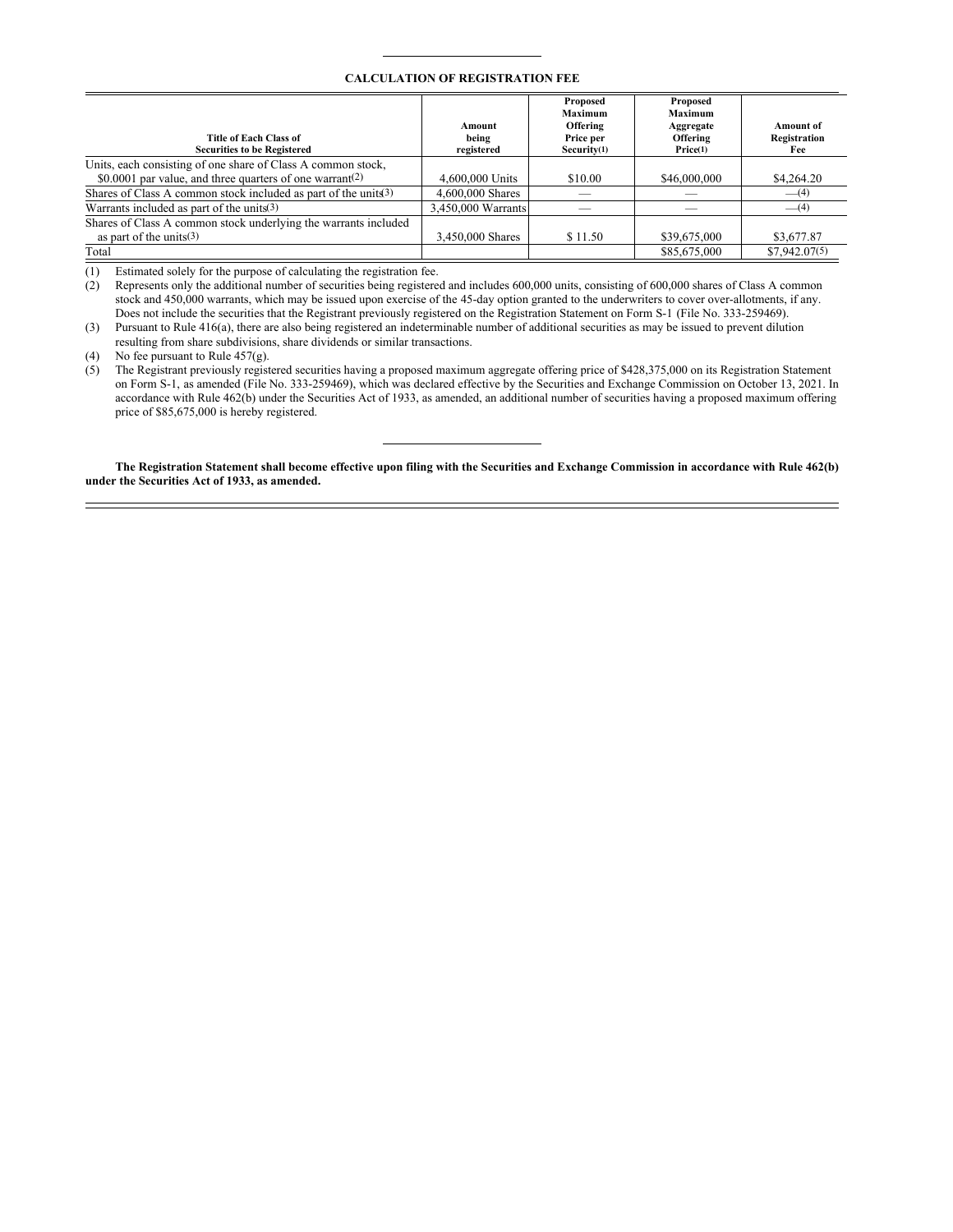#### **EXPLANATORY NOTE**

This Registration Statement on Form S-1 is being filed with respect to the registration of 4,600,000 additional units of Black Mountain Acquisition Corp., a Delaware corporation (the "Registrant"), each consisting of one share of Class A common stock and three quarters of one redeemable warrant, pursuant to Rule 462(b) under the Securities Act of 1933, as amended, and General Instruction V to Form S-1, including 600,000 units that may be purchased by the underwriters to cover over-allotments, if any. Each whole warrant entitles the holder thereof to purchase one share of Class A common stock at a price of \$11.50 per share, subject to adjustment, and only whole warrants are exercisable. No fractional warrants will be issued upon separation of the units and only whole warrants will trade. This Registration Statement relates to the Registrant's Registration Statement on Form S-1, as amended (File No. 333-259469) (the "Prior Registration Statement"), initially filed by the Registrant on September 10, 2021 and declared effective by the Securities and Exchange Commission (the "Commission") on October 13, 2021. The required opinions of counsels and related consents and accountant's consent are attached hereto and filed herewith. Pursuant to Rule 462(b), the contents of the Prior Registration Statement, including the exhibits thereto, are incorporated by reference into this Registration Statement.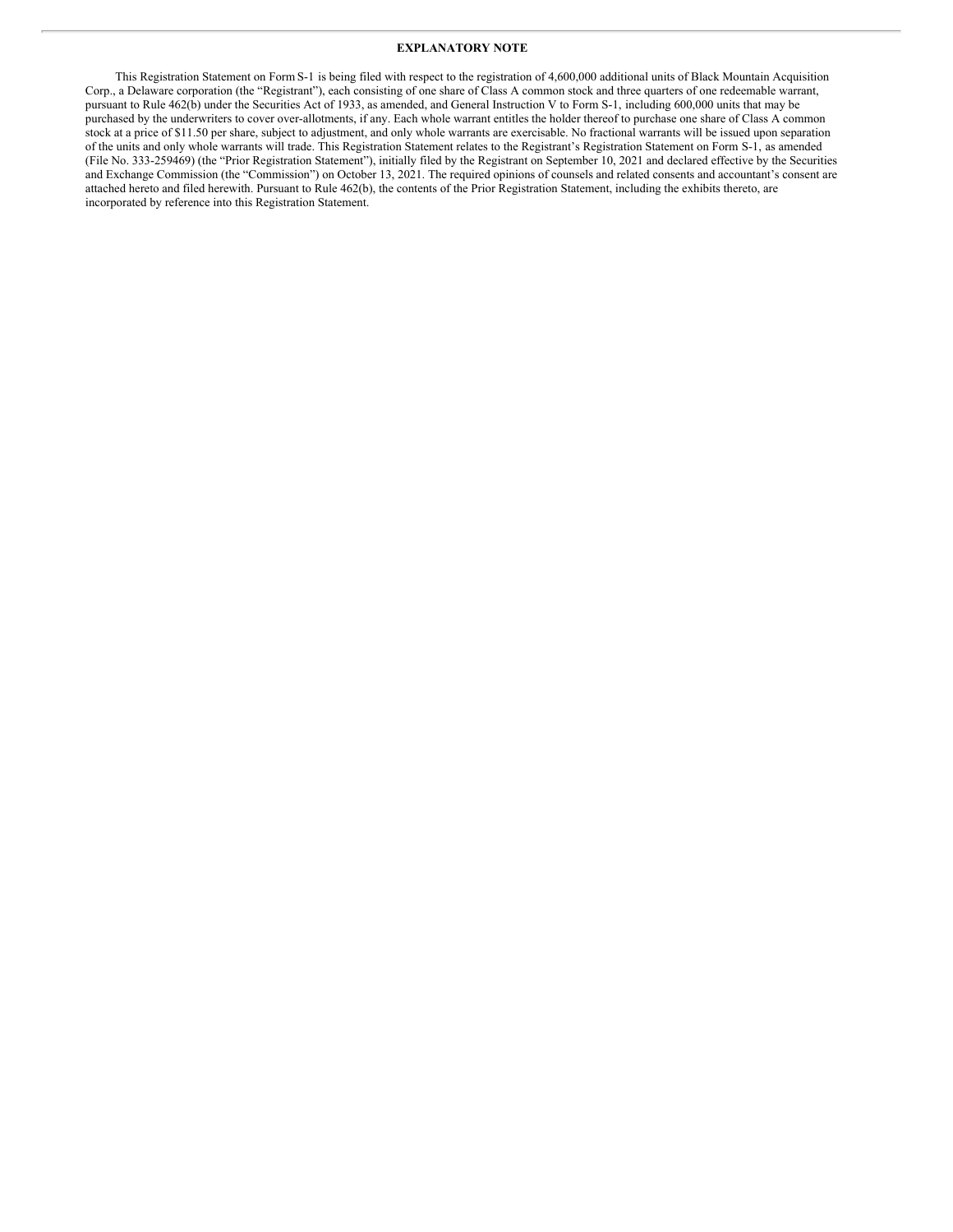### **PART II**

## **INFORMATION NOT REQUIRED IN PROSPECTUS**

#### **Item 16. Exhibits and Financial Statement Schedules.**

(a) Exhibits. All exhibits filed with or incorporated by reference in the Prior Registration Statement are incorporated by reference into, and shall be deemed a part of, this Registration Statement, and the following additional exhibits are filed herewith, as part of this Registration Statement:

| <b>Exhibit Number</b> | Description                                                  |  |
|-----------------------|--------------------------------------------------------------|--|
|                       | Opinion of Vinson & Elkins L.L.P.                            |  |
| 23.1                  | <b>Consent of Marcum LLP</b>                                 |  |
| 23.2                  | Consent of Vinson & Elkins L.L.P. (included in Exhibit 5.1). |  |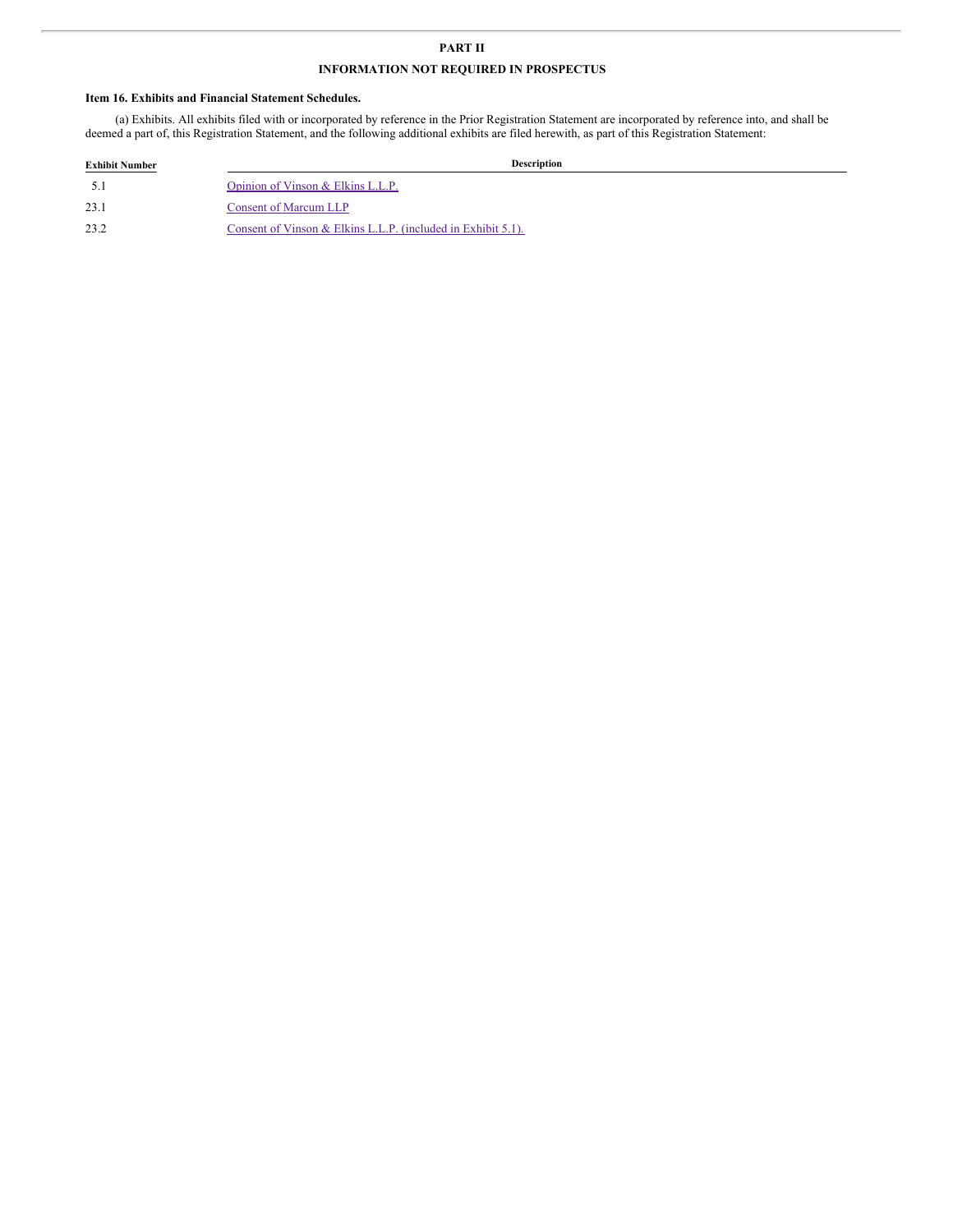#### **SIGNATURES**

Pursuant to the requirements of the Securities Act of 1933, as amended, the registrant has duly caused this Registration Statement to be signed on its behalf by the undersigned, thereunto duly authorized, in the City of Fort Worth, Texas, on the 13th day of October 2021.

#### **Black Mountain Acquisition Corp.**

By: /s/ Rhett Bennett Rhett Bennett

Chief Executive Officer and Chairman of the Board

Pursuant to the requirements of the Securities Act of 1933, as amended, this Registration Statement has been signed below by the following persons in the capacities indicated on October 13, 2021.

| Name                                      | Position                                                                                                                  |  |  |
|-------------------------------------------|---------------------------------------------------------------------------------------------------------------------------|--|--|
| /s/ Rhett Bennett<br><b>Rhett Bennett</b> | Chief Executive Officer and Chairman of the Board<br>(Principal Executive Officer)                                        |  |  |
| /s/ Jacob Smith<br>Jacob Smith            | Chief Financial Officer, Chief Accounting Officer, Secretary and Director (Principal Financial<br>and Accounting Officer) |  |  |
| /s/ Mel G. Riggs<br>Mel G. Riggs          | Director                                                                                                                  |  |  |
| /s/ Charles W. Yates<br>Charles W. Yates  | Director                                                                                                                  |  |  |
| Stephen Straty                            | Director                                                                                                                  |  |  |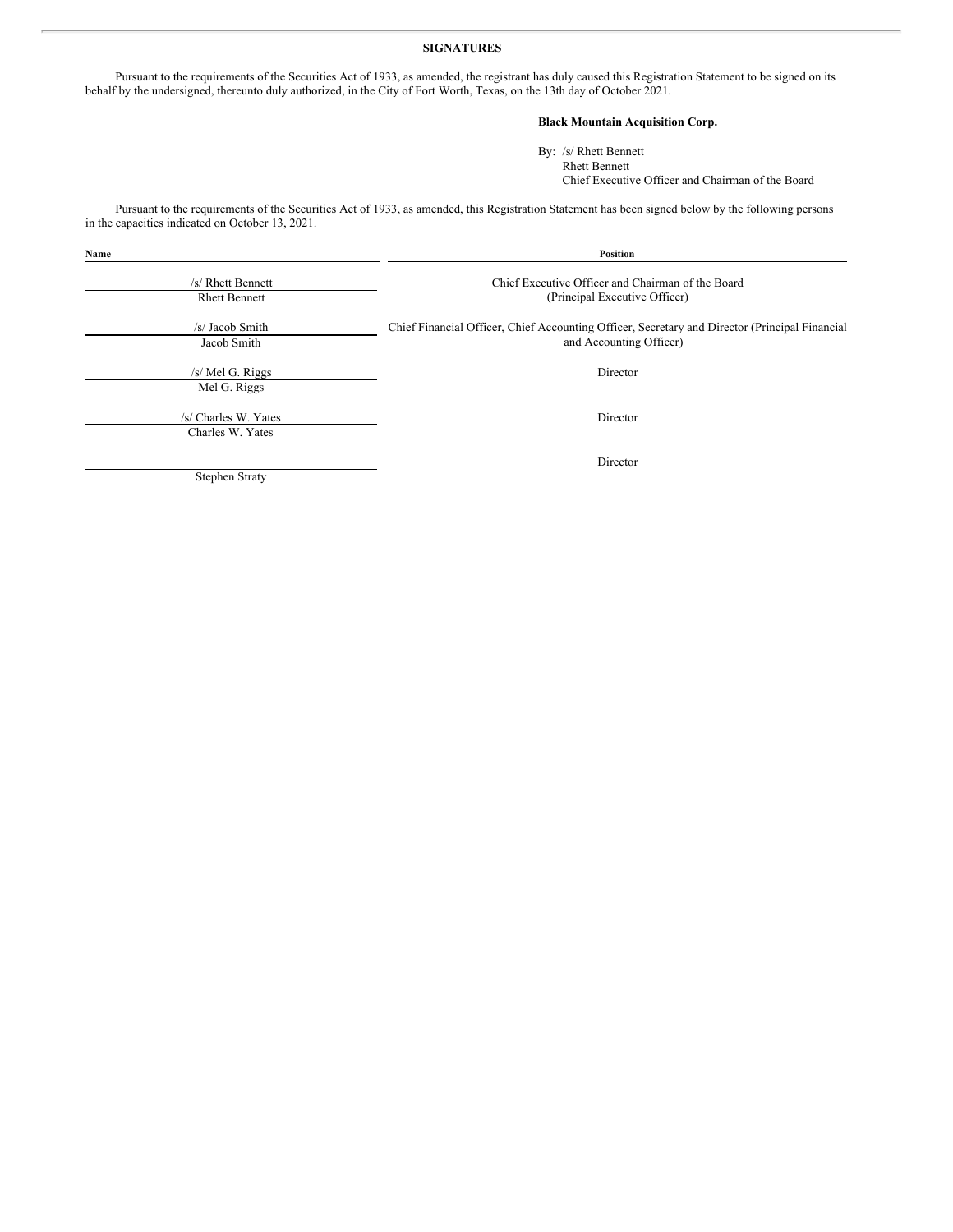# <span id="page-5-0"></span>October 13, 2021 Black Mountain Acquisition Corp. 425 Houston Street, Suite 400 Fort Worth, TX 76102

Re: Registration Statement on Form S-1

#### Ladies and Gentlemen:

We have acted as special counsel to Black Mountain Acquisition Corp., a Delaware corporation (the "Company"), with respect to certain legal matters in connection with the preparation and filing of a registration statement pursuant to Rule 462(b) on Form S-1 (the "462(b) Registration Statement") by the Company under the Securities Act of 1933, as amended (the "Securities Act"), relating to the registration of the offer and sale by the Company of (a) 4,000,000 units (the "Firm Units") of the Company, each such unit consisting of one share of the Company's Class A common stock, par value \$0.0001 per share ("Common Stock"), and three quarters of one warrant of the Company (each warrant, a "Warrant"); each Warrant entitles the holder thereof to purchase one share of Common Stock as specified in the 462(b) Registration Statement, (b) up to an additional 600,000 units that the underwriters will have a right to purchase from the Company to cover over-allotments (the "Option Units" and, together with the Firm Units, the "Units") and (c) all shares of Common Stock and all Warrants issued as part of the Units as specified in the 462(b) Registration Statement. The Units are being offered and sold pursuant to a prospectus (the "Prospectus") forming a part of the Company's Registration Statement on Form S-1, as amended (File No. 333-259469) (the "Registration Statement"), initially filed with the U.S. Securities and Exchange Commission on September 10, 2021.

In connection with the opinion expressed herein, we have examined originals or copies, certified or otherwise identified to our satisfaction, of (i) the form of Amended and Restated Certificate of Incorporation of the Company that is filed as Exhibit 3.2 to the Registration Statement; (ii) the Bylaws of the Company that are filed as Exhibit 3.3 to the Registration Statement; (iii) the 462(b) Registration Statement and the Registration Statement; (iv) the form of the underwriting agreement proposed to be entered into between the Company and the underwriters named therein (the "Underwriting Agreement") that is filed as Exhibit 1.1 to the Registration Statement; (v) the Specimen Unit Certificate that is filed as Exhibit 4.1 to the Registration Statement; (vi) the Specimen Class A Common Stock Certificate that is filed as Exhibit 4.2 to the Registration Statement; (vii) the Specimen Warrant Certificate that is filed as Exhibit 4.3 to the Registration Statement; (viii) the form of warrant agreement proposed to be entered into by and between the Company and Continental Stock Transfer & Trust Company, as warrant agent (the "Warrant Agent"), that is filed as Exhibit 4.4 to the Registration Statement; and (ix) such other certificates, statutes and other instruments and documents as we considered appropriate for purposes of the opinion hereafter expressed. We have also reviewed such questions of law as we have deemed necessary or appropriate. As to matters of fact relevant to the opinion expressed herein, and as to factual matters arising in connection with our examination of corporate documents, records and other documents and writings, we relied upon certificates and other communications of corporate officers of the Company, without further investigation as to the facts set forth therein.

In connection with rendering the opinion set forth below, we have assumed that (i) all information contained in all documents reviewed by us is true and correct; (ii) all signatures on all documents examined by us are genuine; (iii) all documents submitted to us as originals are authentic and all documents submitted to us as copies conform to the originals of those documents; (iv) the 462(b) Registration Statement and the Registration Statement, and any amendments thereto (including post-effective amendments), will have become effective; and (v) all Units will be issued and sold in compliance with applicable federal and state securities laws and in the manner specified in the Registration Statement and the Prospectus relating thereto. We have further assumed that each of the documents identified in clauses (i) through (viii) of the preceding paragraph will be entered into, adopted or filed as appropriate.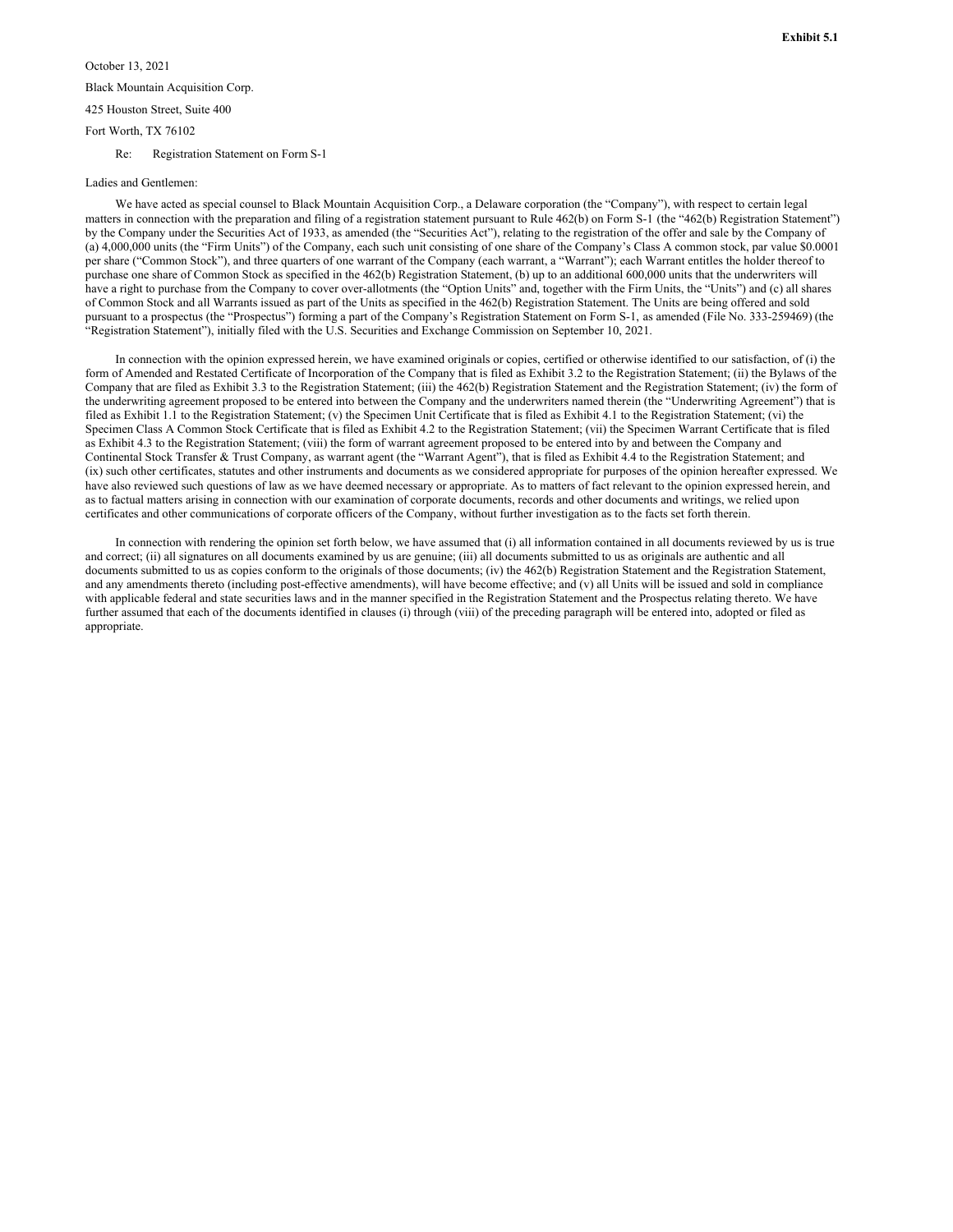Based upon the foregoing, and subject to the qualifications, assumptions and limitations stated herein, we are of the opinion that:

1. The Units, when delivered to and paid for by the underwriters in accordance with the terms of the Underwriting Agreement, and assuming the due authorization, execution and delivery thereof by Continental Stock Transfer & Trust Company, as transfer agent, will constitute the legal, valid and binding obligations of the Company, enforceable against the Company in accordance with their terms, subject to applicable bankruptcy, insolvency, fraudulent conveyance, reorganization, moratorium and similar laws affecting creditors' rights and remedies generally, and subject, as to enforceability, to general principles of equity, including principles of commercial reasonableness, good faith and fair dealing (regardless of whether enforcement is sought in a proceeding at law or in equity).

2. The Common Stock included in the Units, when the Units are delivered to and paid for by the underwriters in accordance with the terms of the Underwriting Agreement, will be validly issued, fully paid and non-assessable.

3. The Warrants included in the Units, when the Units are delivered to and paid for by the underwriters in accordance with the terms of the Underwriting Agreement, and assuming the due authorization, execution and delivery of such Warrants by the Warrant Agent, will constitute the legal, valid and binding obligations of the Company, enforceable against the Company in accordance with their terms, subject to applicable bankruptcy, insolvency, fraudulent conveyance, reorganization, moratorium and similar laws affecting creditors' rights and remedies generally, and subject, as to enforceability, to general principles of equity, including principles of commercial reasonableness, good faith and fair dealing (regardless of whether enforcement is sought in a proceeding at law or in equity).

The foregoing opinion is limited to the laws of the State of New York and the General Corporation Law of the State of Delaware (including the applicable provisions of the Delaware Constitution and the reported judicial decisions interpreting these laws). We do not express any opinion as to the effect of the laws of any other jurisdiction, domestic or foreign. We express no opinion as to any matter other than as set forth herein, and no opinion may be inferred or implied herefrom. Our opinion is given as of the date hereof, and we undertake no, and hereby disclaim any, obligation to advise you of any change in any matter set forth herein.

We hereby consent to the filing of this opinion as an exhibit to the 462(b) Registration Statement and to the use of our name in the Prospectus forming a part of the Registration Statement under the caption "Legal Matters." In giving this consent, we do not admit that we are within the category of persons whose consent is required under Section 7 of the Securities Act.

Very truly yours,

/s/ Vinson & Elkins L.L.P.